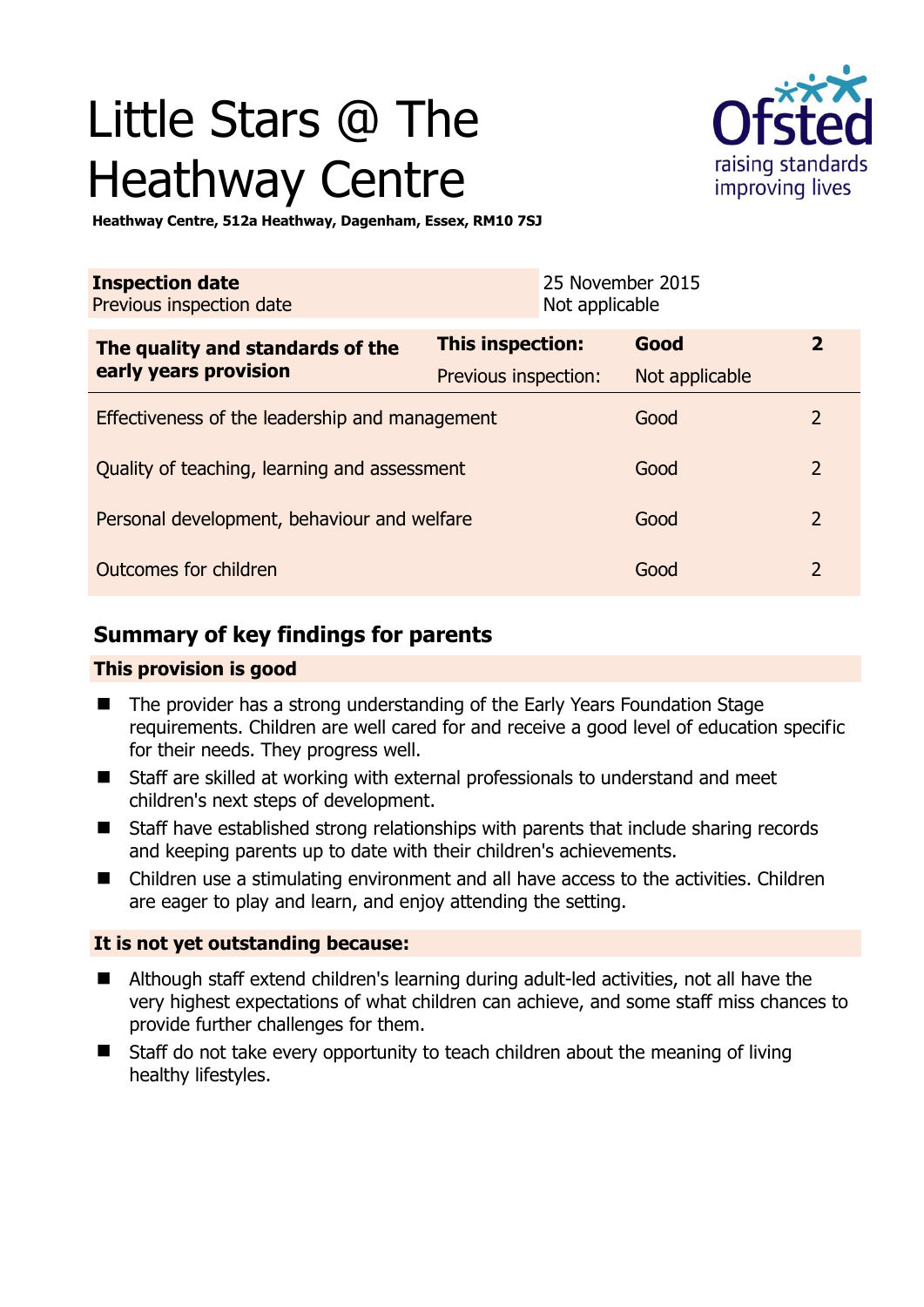## **What the setting needs to do to improve further**

### **To further improve the quality of the early years provision the provider should:**

- **E** ensure all staff have the very highest expectations of what children can achieve during planned activities
- $\blacksquare$  increase children's understanding of how to live healthy lifestyles.

#### **Inspection activities**

- The inspector observed the children indoors and outdoors, and checked the premises and resources.
- The inspector read a sample of relevant documentation.
- The inspector spoke to staff, children and the management team at appropriate times throughout the inspection.
- The inspector carried out a joint observation with the manager.

#### **Inspector**

Caroline Preston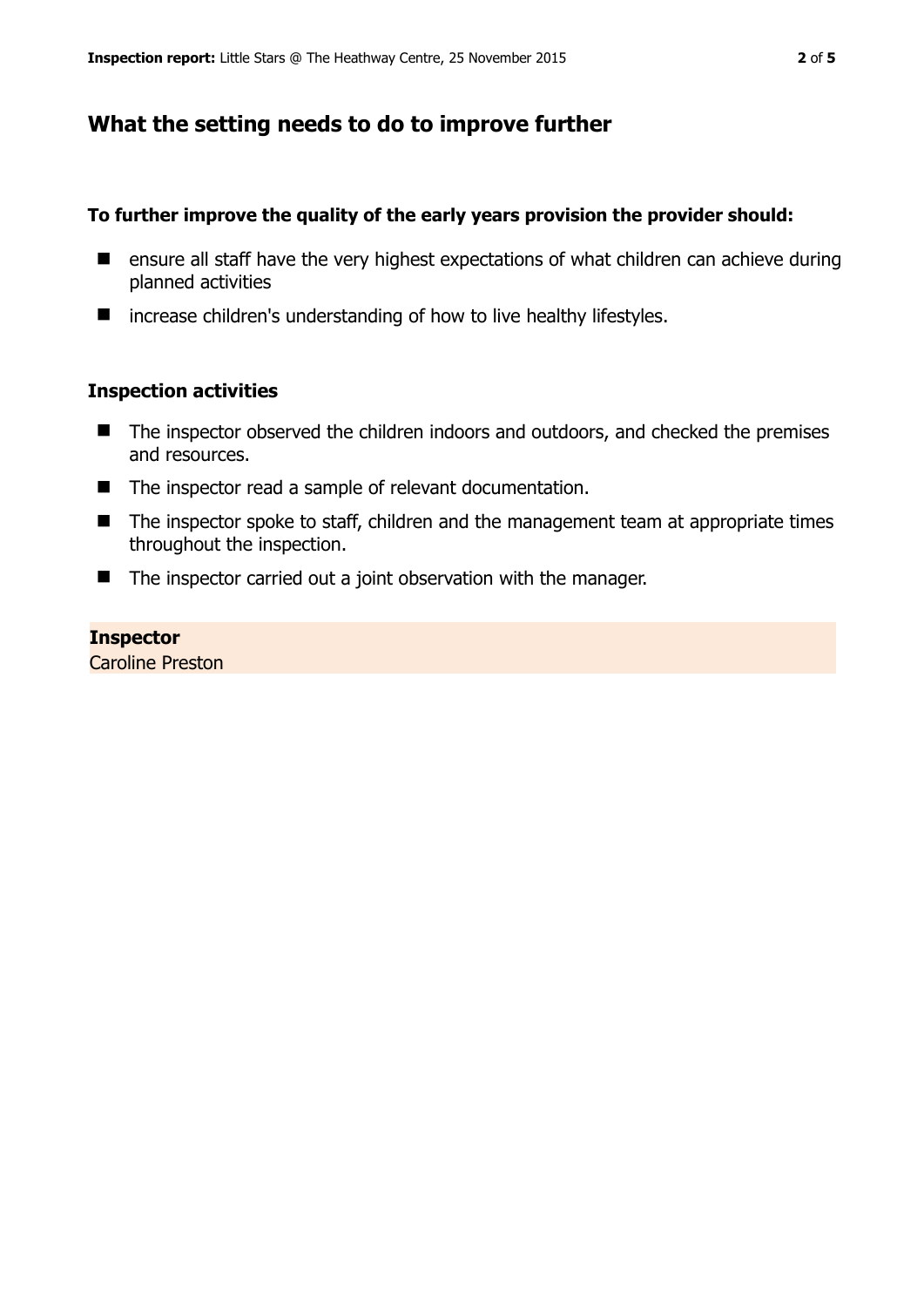## **Inspection findings**

#### **Effectiveness of the leadership and management is good**

Safeguarding is effective. Staff understand and implement the safeguarding procedures well. They know how to identify concerns that may indicate a child is at risk of harm. Staff complete detailed risk assessments to identify and reduce any risks so that children play in safe environments. The provider ensures staff receive supervision and guidance from senior staff and that their practice is monitored. She drives improvement and carries out self-evaluation. Staff are encouraged to attend further training, specifically to enable them to meet the care and medical needs of the children. Staff use their qualifications well. They promote children's understanding of diversity effectively. For example, children have access to resources reflecting the wider world and learn about the differences between themselves and others.

#### **Quality of teaching, learning and assessment is good**

Staff observe and assess children's development regularly. Children make good progress from their starting points, including disabled children and those who have special educational needs. Staff promote children's physical development effectively. For example, children learn to ride wheeled toys, manoeuvre them safely and change direction skilfully. Children develop their social skills well. They develop friendships and strong attachments to the staff who provide individual care during the session. Staff help all children to feel safe and to be able to express their ideas and thoughts. Children develop that mathematical awareness, such as through grouping toy animals according to their differences and similarities. Staff promote children's creative development effectively. Children enjoy creating pictures using a range of different textured materials, including leaves.

#### **Personal development, behaviour and welfare are good**

Children learn about the expectations for their behaviour. They learn to channel their emotions and feelings in a positive way. They are emotionally secure and trust the staff that care for them. Children have healthy snacks and drinks. They develop independent skills, such as when they serve themselves and attend to their personal needs. Staff promote children's understanding of personal safety. For example, children use play resources safely inside and outside. Staff are skilled at developing links with relevant schools. Children are well prepared for the next stage of their learning.

#### **Outcomes for children are good**

Children make strong improvements in their development and learning from their starting points. Children develop skills to help them succeed and progress to their next stage of education.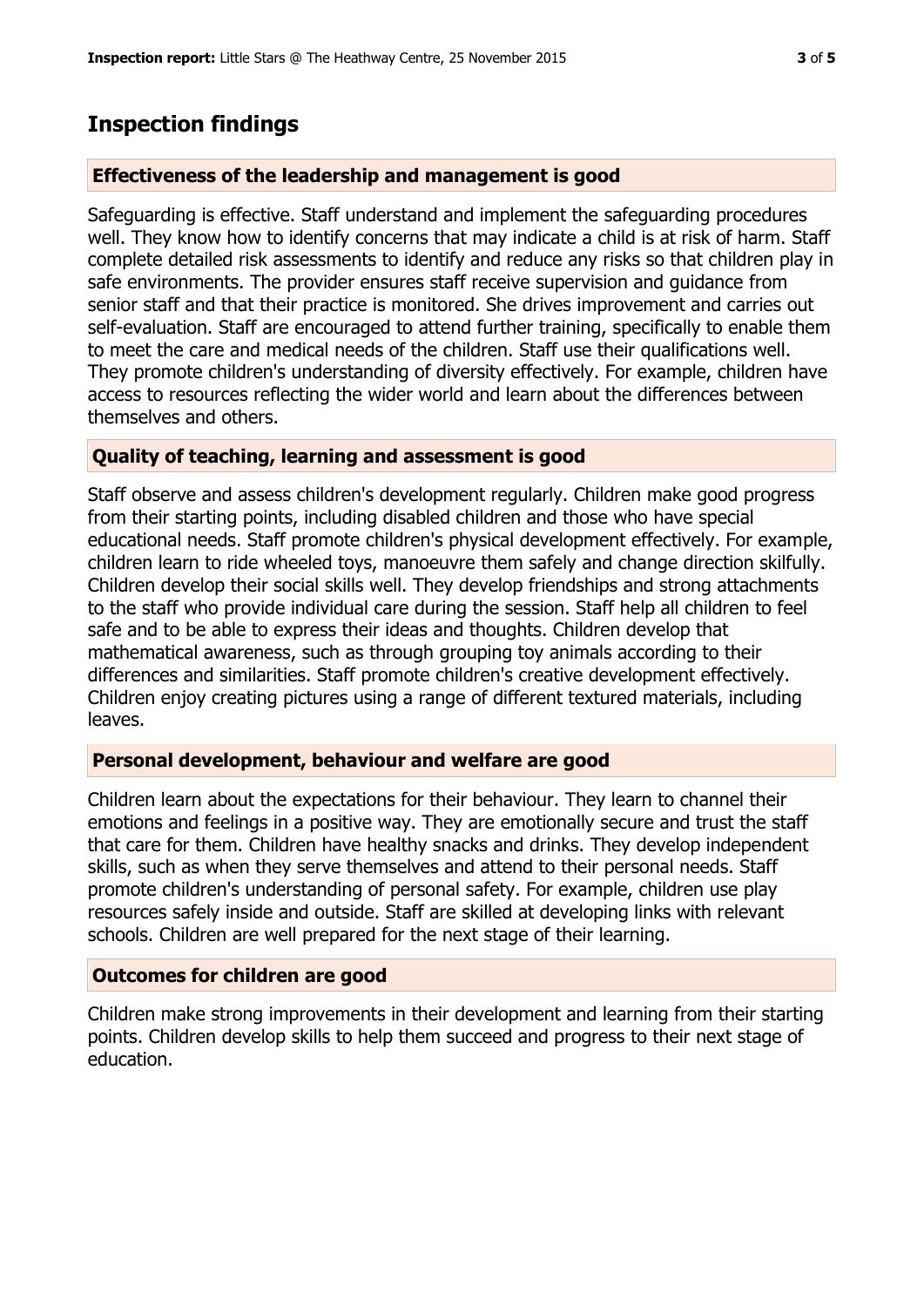# **Setting details**

| Unique reference number       | EY463485                 |
|-------------------------------|--------------------------|
| <b>Local authority</b>        | Barking & Dagenham       |
| <b>Inspection number</b>      | 943041                   |
| <b>Type of provision</b>      | Sessional provision      |
| Day care type                 | Childcare - Non-Domestic |
| <b>Age range of children</b>  | $3 - 8$                  |
| <b>Total number of places</b> | 8                        |
| Number of children on roll    | 4                        |
| <b>Name of provider</b>       | Barnardo's               |
| Date of previous inspection   | Not applicable           |
| <b>Telephone number</b>       | 02082275436              |

Little Stars @ The Heathway Centre registered in 2013. The setting is open on Tuesdays from 10.30am until 12.30pm and from 3pm until 5.30pm, and on Wednesdays from 3pm until 5.30pm during school terms. The setting employs four members of staff; of these, all hold relevant qualifications.

This inspection was carried out by Ofsted under sections 49 and 50 of the Childcare Act 2006 on the quality and standards of provision that is registered on the Early Years Register. The registered person must ensure that this provision complies with the statutory framework for children's learning, development and care, known as the Early Years Foundation Stage.

Any complaints about the inspection or the report should be made following the procedures set out in the guidance 'Complaints procedure: raising concerns and making complaints about Ofsted', which is available from Ofsted's website: www.gov.uk/government/organisations/ofsted. If you would like Ofsted to send you a copy of the guidance, please telephone 0300 123 4234, or email enquiries@ofsted.gov.uk.